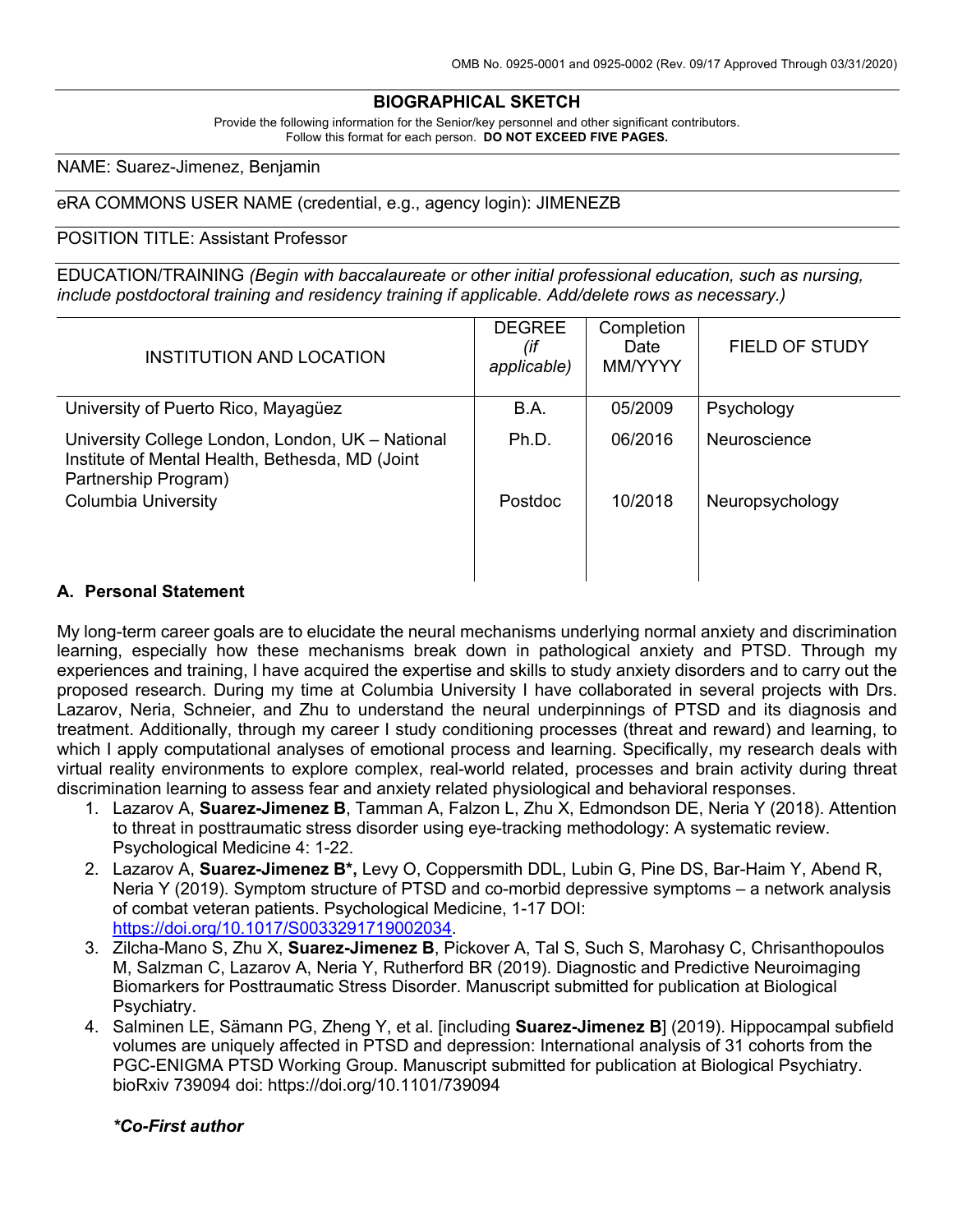## **B. Positions and Honors**

# **Position and Employment**

| 2016-2018                      | National Institute of Health T32 Ruth L. Kirschstein Institutional National Research<br>Service Award (NRSA) Postdoctoral Research Fellow, Columbia University, New<br>York, NY                                 |
|--------------------------------|-----------------------------------------------------------------------------------------------------------------------------------------------------------------------------------------------------------------|
| 2018-                          | Assistant Professor of Clinical Neurobiology, Psychiatry Department,<br>Research Scientist IV, Research Foundation for Mental Hygiene,<br>Columbia University, New York, NY                                     |
| <b>Other Experience</b>        |                                                                                                                                                                                                                 |
| 2008-2009                      | Research Assistant, Department of Psychology, University of Puerto Rico,<br>Mayagüez                                                                                                                            |
| 2009                           | National Science Foundation-funded Summer Program for Undergraduate<br>Research (SPUR), Department of Psychology, University of Massachusetts,<br>Amherst                                                       |
| 2009-2010                      | Post-baccalaureate Research Education Program (PREP), Department of<br>Chemistry, University of Massachusetts, Amherst                                                                                          |
| 2010-2012                      | Post-baccalaureate Research Fellow at the National Institutes of Health<br>National Institute of Mental Health, Bethesda, MD                                                                                    |
| <b>Professional Membership</b> |                                                                                                                                                                                                                 |
| 2005-                          | Psychology Association of Puerto Rico (APPR)                                                                                                                                                                    |
| 2005-2009                      | Psychology Student Association (AEPSIC)                                                                                                                                                                         |
| 2008-                          | American Psychology Association (APA)                                                                                                                                                                           |
| 2008-                          | Psychology International Society (SIP)                                                                                                                                                                          |
| 2009-                          | Society for Neuroscience (SfN)                                                                                                                                                                                  |
| 2009-                          | Advancing Hispanics/ Chicanos & Native Americans in Science (SACNAS)                                                                                                                                            |
| <b>Honors</b>                  |                                                                                                                                                                                                                 |
| 2005-2009                      | University of Puerto Rico, Mayagüez Scholarships:                                                                                                                                                               |
|                                | National Science and Mathematics Scholarship, 2005<br>$\bullet$                                                                                                                                                 |
|                                | SMART Scholarship, 2005                                                                                                                                                                                         |
| 2009                           | Outstanding poster presentation at the 2009 Annual Biomedical Research                                                                                                                                          |
|                                | Conference for Minority Students in Phoenix, Arizona.                                                                                                                                                           |
| 2010                           | National GEM Consortium 2010 Fellowship                                                                                                                                                                         |
| 2011                           | Outstanding poster presentation at the 2011 National Institutes of Health Post-                                                                                                                                 |
|                                | Baccalaureate Poster Day, Bethesda, MD                                                                                                                                                                          |
| 2013                           | UCL, Finalist at the University College London Bright Ideas Awards                                                                                                                                              |
| 2013                           | UCL, Institute of Cognitive Neuroscience Prize for best upgrade from MPhil to PhD                                                                                                                               |
| 2013                           | Won Peer Review Prize at Engineering YES Entrepreneurship Competition                                                                                                                                           |
| 2013-2014                      | UCL, Division of Psychology & Language Sciences - Sully Scholarship                                                                                                                                             |
| 2014                           | UCL, Runner-up at the Dragons' Den Psychology Entrepreneurship Competition                                                                                                                                      |
| 2016                           | Selected to participate in the Lasker Lessons in Leadership from the Lasker<br>Foundation in collaboration with the International Biomedical Research Alliance<br>and the NIH Oxford-Cambridge Scholars Program |
| 2016                           | Selected to participate in the NIH Management Bootcamp                                                                                                                                                          |
| 2016                           | T32 Ruth L. Kirschstein Institutional National Research Service Award (NRSA)<br>recipient at Columbia University                                                                                                |
| 2016-2017                      | NIH Scientific Directors FARE Award Winner                                                                                                                                                                      |
| 2019                           | Broadening the Representation of Academic Investigators in NeuroScience                                                                                                                                         |

(BRAINS) Fellow.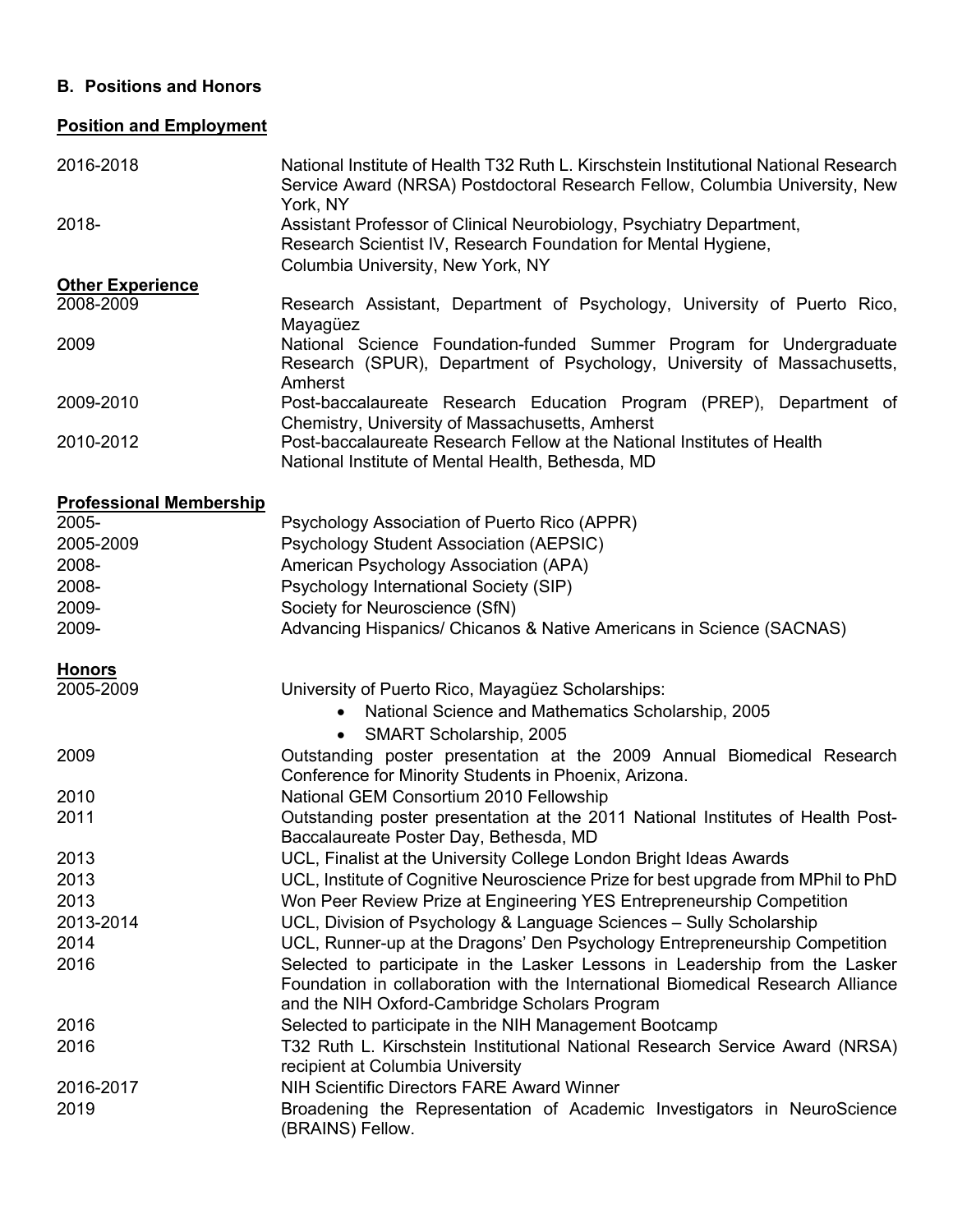| 2019 | American College of Neuropsychopharmachology (ACNP) 2019 Annual Meeting      |
|------|------------------------------------------------------------------------------|
|      | <b>Travel Award Recipient.</b>                                               |
| 2019 | Carl Storm Underrepresented Minority (CSURM) Fellowship of the 2019 Amygdala |
|      | Function in Emotion, Cognition and Disease Gordon Research Conference.       |
| 2019 | NVIDIA GPU Grants Program.                                                   |
| 2020 | Outstanding science poster at the Second Annual Columbia Psychiatry Science  |
|      | Celebration, New York, NY.                                                   |

# **C. Contribution to Science**

**Basic Research in Behavior -** I studied resiliency in undergraduate students coming from difficult backgrounds and their ability to complete their degree. Also, I looked at how the war in Iraq was affecting children, especially with PTSD, and their ability to do well in school. To further understand the biological processes of anxiety disorders, I started a Post-Baccalaureate Fellowship at the University of Massachusetts, Amherst working with Dr. Agnes Lacreuse where I studied testosterone decline in aging rhesus monkeys and its effect on anxiety. We found that testosterone increased anxiety in male rhesus monkeys, a contradictory finding from smaller animal models which found anxiolytic effects of testosterone. This finding is significant since testosterone replacement has been considered as a potential therapeutic intervention for anxiety. Afterward, I was recruited at the National Institute of Mental Health by Dr. James Winslow and Dr. Eric Nelson to study behavioral and anxious development in infant rhesus monkeys. We found that distress of being separated from their mothers declined with age. Also, we found active exploration of the environment increased with age. These results are important because they suggest that infant early life temperament is not a reliable index of enduring temperament. During my participation in this research, I also created a small project investigating how maternal anxiety and behavior affected infant behavior and anxiety. We found that infant of dominant mothers displayed lower startle potentiation, higher aggressive behavior, spend more time away from their mothers, and had lower cortisol levels. We found opposite effects on infants from low-ranking mothers. These findings suggest that behavior can be reflected from mother to infant from early infancy, this is an important finding since early life stress, and cortisol levels, in infancy, are a huge predictor of anxiety disorders later in life.

- 1. Zhang B, **Suarez-Jimenez B**, Hathaway A, Waters C, Vaughan K, Noble PL, Fox NA, Suomi SJ, Pine DS, Nelson EE (2011). Developmental changes of rhesus monkey in response to separation from the mother. Dev Psychobiol. 54(8):798-807.
- 2. **Suarez-Jimenez B**, Hathaway A, Waters C, Vaughan K, Suomi SJ, Noble PL, Pine DS, Fox NA, Nelson EE (2012). Effect of mother's dominance rank on offspring temperament in infant rhesus monkeys (Macaca mulatta). Am J Primatol. 75(1):65-73.
- 3. **Suarez-Jimenez B**, Gore HE, Hachey J, King HM, Lacreuse A (2013). Testosterone modulation of anxiety in gonadally-suppressed male rhesus monkeys: A role for gonadotropins? Pharmacol Biochem Behav. 104: 97-104.

**Threat Learning Discrimination Using Location-Specific Information with Virtual Reality -** Interested in translational applications of my previous research into humans, I focused on threat learning discrimination using location-specific information to assess safety or threat in healthy adults. In collaboration with Prof. Neil Burgess at UCL and Drs. Daniel Pine and Christian Grillon at the NIMH, I developed a novel virtual reality task that assesses internal spatial boundary formations. That is, I studied what brain areas were involved in creating a mental representation of an environment to judge where danger might loom. I could describe a more complex neural network for the process of threat learning and discrimination. One circuit was active once participants had learned which areas of the environment were predictive of safety and danger (regardless of the valence of the area the participant was navigating). Another circuit was active when participants navigated the dangerous areas of the environment. Taken together, this is the first-time fear learning discrimination has been demonstrated within one environment without boundaries delineating safety and danger. These experiments are important since we experience the world in a continuous manner where boundaries are not always as clear-cut as they tend to be under laboratory constraints. Currently, this is being assessed in patients with Generalized anxiety disorders at the NIMH.

1. **Suarez-Jimenez B**, Bisby JA, Horner AJ, King JA, Pine DS, Burgess N (2018). Linked networks for learning and expressing location-specific threat. Proceedings of the National Academy of Sciences: 115 (5) E1032-E1040.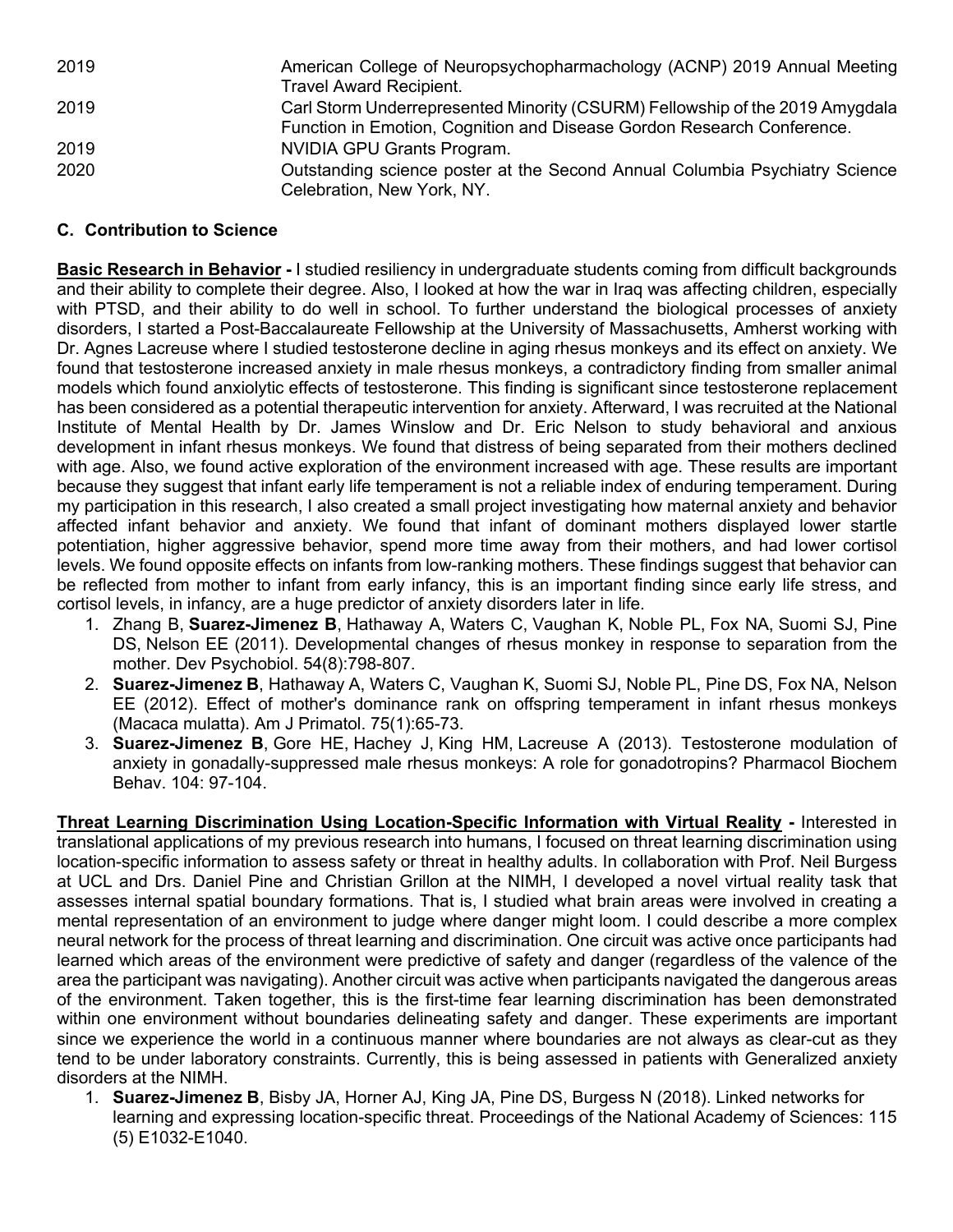**Neural Signatures of PTSD and Treatment -** At Columbia University, in collaboration with Dr. Yuval Neria, I have been able to focus on PTSD and its treatment. Specifically, I have been looking at how treatment changes neural connectivity between brain areas linked to emotional memory formation. Before treatment, we found a lack of functional connectivity differences between anterior and posterior hippocampus and higher cortical areas. After treatment, we found increased functional connectivity between the hippocampus and higher cortical areas, which was also true for the amygdala, this is important because PTSD is associated with impaired neuronal activity in the hippocampus and amygdala. We found that after treatment, functional connectivity of these areas is similar to controls, suggesting brain plasticity and efficacy of treatment. Furthermore, we found that increased connectivity between cortical areas and the amygdala positively correlated with PTSD symptom reductions. With the proposed research, I aim to elucidate further into these neuronal systems and treatment of PTSD.

- 1. Lazarov A, Zhu X, **Suarez-Jimenez B**, Rutherford B, Neria Y (2017). Resting-state functional connectivity of anterior and posterior hippocampus in posttraumatic stress disorder. Journal of Psychiatric Research 94: 15-22.
- 2. Zhu X, **Suarez-Jimenez B,** Helpman L, Markowitz JC, Papini S, Lowell A, Milad M, Schneier F, Lindquist M, Wager T, Neria Y (2018). Exposure-based therapy changes amygdala and hippocampus resting-state functional connectivity in patients with PTSD. Depression and Anxiety, 35(10):974-984. doi: 10.1002/da.22816.
- 3. Lazarov A, **Suarez-Jimenez B\*,** Abend R, Naim R, Shvil E, Helpman L, Zhu X, Papini S, Durosky A, Rom R, Schneier FR, Pine DS, Bar-Haim Y, Neria Y (2018). Bias-contingent attention bias modification and attention control training in treatment of PTSD: A randomized control trial. Psychological Medicine, 1-9 DOI: 10.1017/S0033291718003367.
- **4. Suarez-Jimenez B**, Zhu X, Lazarov A, Mann JJ, Schneier F, Gerber A, Barber JP, Chambless DL, Neria Y, Milrod B, Markowitz JC (2019). Anterior Hippocampal Volume Predicts Affect-Focused Psychotherapy Outcome. Psychol Med. 18:1-7. doi:10.1017/S0033291719000187.
- 5. **Suarez-Jimenez B**, Albajes-Eizagirre A, Lazarov A, Zhu X, Harrison BJ, Radua J, Neria, Y, Fullana MA (2019). Neural signatures of conditioning, extinction learning, and extinction recall in posttraumatic stress disorder: a meta-analysis of functional magnetic resonance imaging studies. Psychological Medicine, 1-10 DOI: https://doi.org/10.1017/S0033291719001387.

# *\*Co-First author*

# **D. Additional Information: Research Support and/or Scholastic Performance**

## **Ongoing Research Support**

NARSAD Young Investigator Grant 01/15/20-01/14/22 Neural Correlated of Location-Specific Reward Memory Learning and Discrimination in PTSD This grant will be used to look at reward learning and discrimination of PTSD and Trauma exposed participants using virtual reality paradigms and fMRI. Role: PI

## K01 MH118428-01 10/01/18-09/30/22

Neural correlates of location-specific contextual threat discrimination in PTSD This project aims to understand how the brain forms a representation of contextual threat discrimination and how it relates to symptom severity and brain fluctuations. **Role:** PI

# **Past Research Support**

NARSAD Young Investigator Grant 01/15/18-01/14/20 This grant will be used to look at neural signatures of PTSD and Trauma exposed participants using virtual reality paradigms and fMRI. **Role:** PI

T32 MH015144 Dr. Steve Roose (PI) 07/01/16-09/30/18 Postdoctoral National Research Service Award to study neural mechanism underlying PTSD.